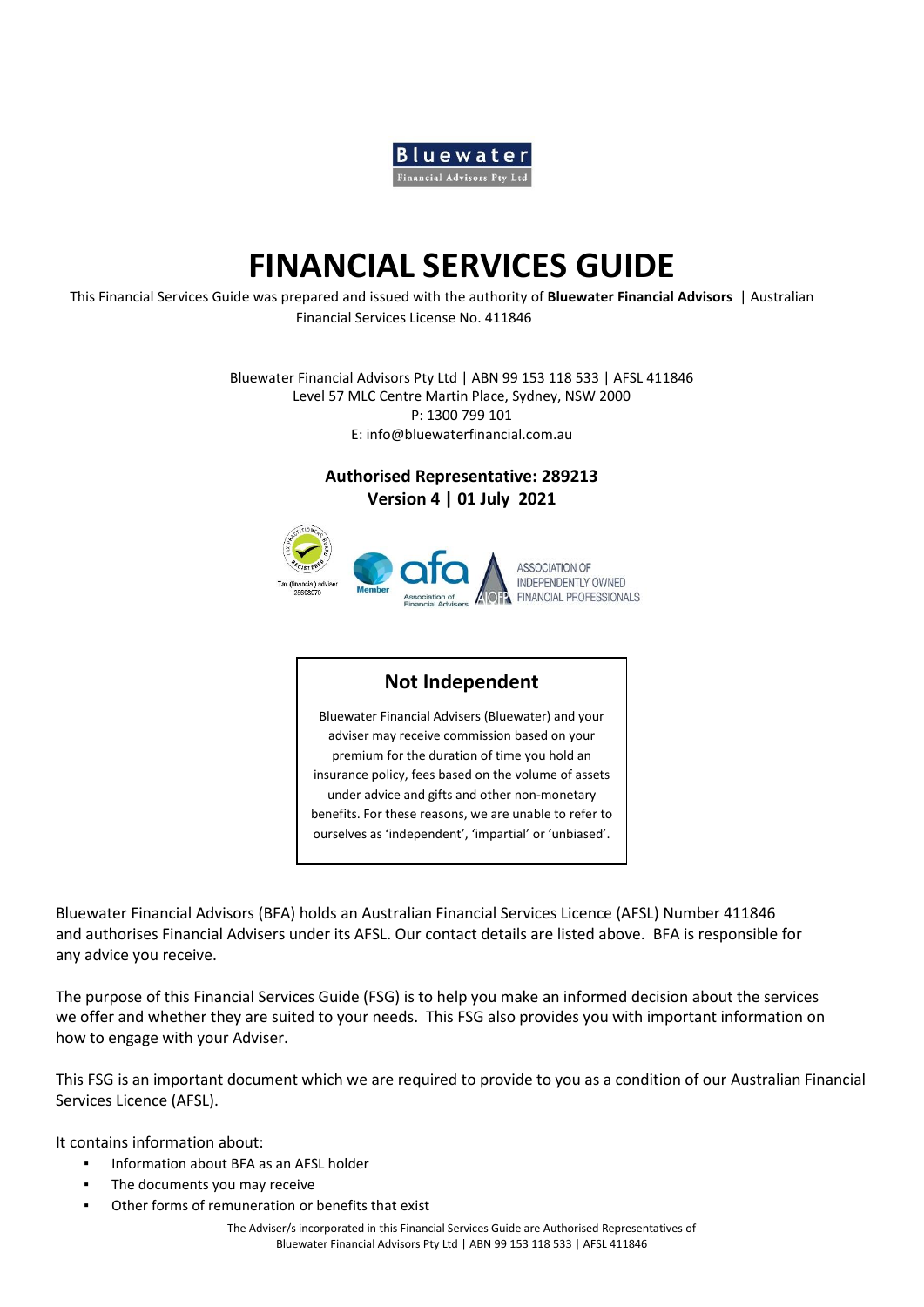- Information about privacy (i.e. collection, use and handling)
- Our complaints procedure
- Our compensation arrangements
- Details of your Adviser and responsibilities for providing financial services
- What your Adviser is authorised to do
- Details on how you can instruct your Adviser
- All forms of remuneration received by your Adviser

When you are provided advice, your adviser is required to comply with the Best Interests Duty and will always act in your best interest.

#### **Bluewater Financial Advisors and Robert Stanoff**

#### **About Bluewater:**

Bluewater Financial Advisors Pty Ltd is a privately owned and operated Australian company that is not owned or associated with any Bank, Insurer or Funds Management business. Bluewater is a Principle Member of the Association of Independently Owned Financial Professionals (AIOFP), an Affiliate Member of the Association of Financial Advisers (AFA) and The Tax Institute.

BFA is the Licensee that authorises Robert Stanoff to provide advice to retail and wholesale clients and is ultimately responsible for the advice provided to you.

**Robert Stanoff** is the Authorised Representatives operating , to provide the following financial services on behalf of BFA:

1. provide financial product advice, and

2. deal in a financial product by arranging for another person to issue, apply for, acquire, vary or dispose of a financial product

#### **Approved product list**

Your Adviser can provide advice on a wide range of financial products however, they are required to recommend those approved by BFA which can be found on the BFA Approved Product List (APL). Your Adviser will assess whether the products on the APL (investment, superannuation and insurance) are suitable for you. The APL is compiled by BFA and seeks to remove conflicts from the advice process (where possible). You will be provided with a Product Disclosure Statement (PDS) or other disclosure documents (as available from the issuer), if we recommend a financial product.

## **Our obligations to You**

Our initial obligation at the start of the relationship is to fully inform you of your rights, entitlements and detail the services we provide. This FSG is intended to inform you of certain matters relating to your relationship with us prior to you being provided with any Authorised Financial Service. This FSG covers who we are, as Authorised Representatives of Bluewater Financial Advisors Pty Ltd, how we are remunerated and the method by which we engage our professional advice process. It is intended that this document should assist you in determining whether to use any of the services described. It is our duty to provide you with this document at the first available opportunity.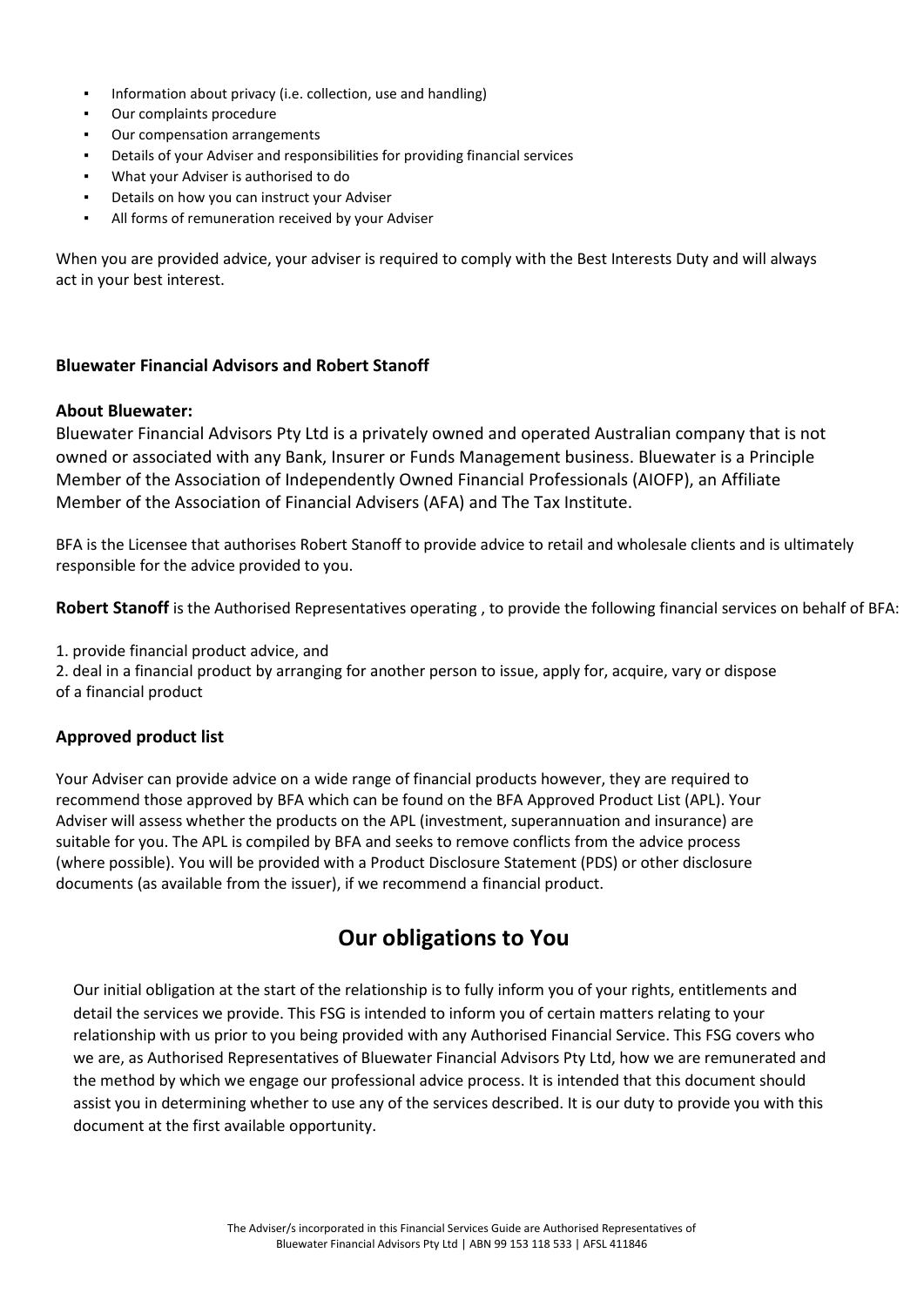# **D** BUSINESS PROFILE

- **Robert Stanoff** | Authorised Representative No.289213
- Level 57, MLC Centre, Martin Place, Sydney NSW 2000
- www.bluewaterfinancial.com.au
- 1300 799 101
- [robert@bluewaterfinancial.com.au](mailto:robert@bluewaterfinancial.com.au)

# **GETTING** STARTED

# **SERVICES,** WHAT SERVICES DO WE PROVIDE?

As an Authorised Representative of Bluewater Financial Advisors, Robert Stanoff is licensed to provide a comprehensive range of services which include:

- 
- Government debentures, stocks or bonds
- Life investment and life risk products **·** Group Insurance
- Cash Flow Management **Example 20** Person **Figure 20** Personal Library Advice
- Wealth Accumulation and Investing **· Property Advice · Direct Property Advice**
- **Retirement Planning Example 2 Retirement Planning Example 2 Retirement Planning**
- **Deposit & Payment products Products Products Products Products Products Products Products Products** 
	- Managed investment schemes included investor directed portfolio services
	-
	-
	-
	-

# **O** WHO IS YOUR FINANCIAL COACH?

Robert Stanoff will provide these services to you (Authorised Representative:289213).

### **Robert's qualifications are as follows:**

- Advanced Diploma in Financial Services (Financial Planning)
- Advanced Diploma of Accounting
- Registered Tax Agent
- Certificate IV Property Services (Real Estate)
- Specialist knowledge in Self-Managed Superannuation Funds *Further details about Robert's experience can be found on the Financial Adviser Register on the ASIC website.*

### **Your adviser is authorised to provide Personal Advice and deal in the following financial products:**

- Deposit and payment products (Deposits and payment products, non-basic Deposit Products)
- Government Debentures, Stocks or Bonds
- Life Products (Investment Life Insurance Products, Life Risk Insurance Products)
- Managed Investment Schemes (Managed Investment Schemes, IDPS)
- Retirement Savings Account Products
- Superannuation (incl. Self-Managed Superannuation Funds)
- **Securities**
- **Margin Lending**

You can contact your Adviser directly with any instructions and provide them in writing, by email or by confirming verbal conversations.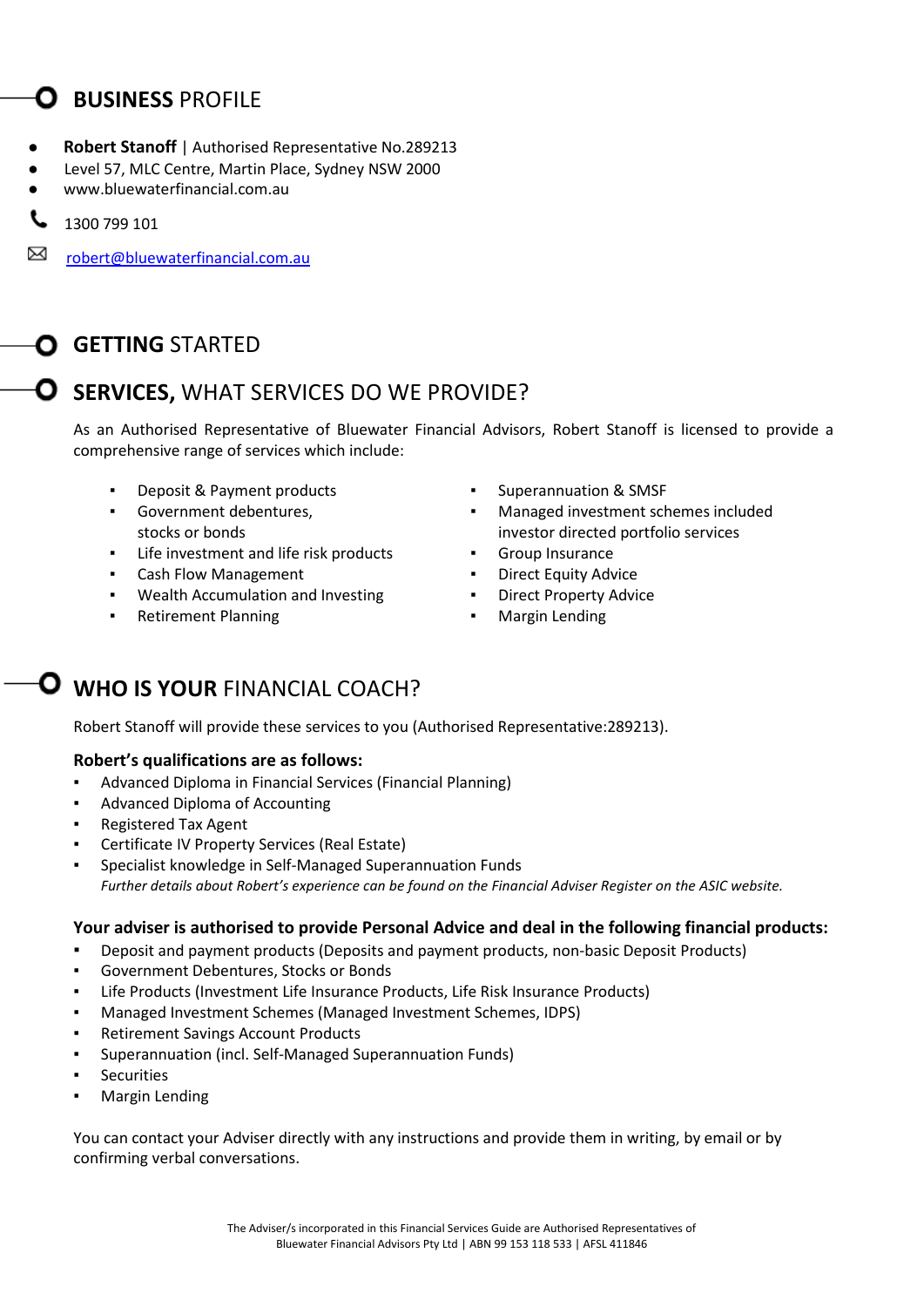# **C** BEFORE RECEIVING ADVICE

#### **Will we provide you with advice suitable to your needs and financial circumstances?**

Yes. To provide quality advice, you need to supply us with your individual goals and objectives, your financial situation and your needs. You have the right not to divulge this information; if you do not wish to do so then we are required to warn you about the potential consequences of us not having your full personal information prior to providing advice. You should read the warnings carefully and ask our Authorised Representative about these consequences if you are unsure.

### **What should you know about the risks of the financial products or strategies we recommend to you?**

Your adviser will explain to you any significant risks related to the financial products and strategies recommended to you.

#### **What information do we maintain in your file and can you examine your file?**

Robert will maintain a record of your personal profile, which includes details of your goals and objectives, financial situation, needs, copies of recommendations made to you and any products acquired by you. Internal member databases are maintained, and portfolios are reviewed on a regular basis subject to your membership agreement. If you wish to examine your file, we ask that you make this request via email to: [Robert@bluewaterfinancial.com.au a](mailto:Robert@bluewaterfinancial.com.au)nd allow up to fourteen (14) working days for the information to be forwarded. You may be charged a fee to cover the cost of preparing any material requested . If the information sought is extensive, you will be advised of the likely cost in advance and can help to refine your request if required.

# **PROVISION OF ADVICE**

#### **Personal advice**

Before we can give you advice, which is appropriate and in your best interests, you will need to give us details of your personal objectives, current financial situation, needs and any other relevant information. You can choose not to provide us with this information, but any advice we give you will be general in nature and may not be appropriate to your objectives, financial situation and needs. If you are a retail client, you should read the warnings contained in the SoA carefully before making any decisions relating to a financial product.

If we give you personal advice, we will maintain a record of your personal profile, including details of your objectives, financial situation and needs. We will also maintain records of any recommendation made to you. For information on how to access personal information about you, please refer to the section 'Your Privacy' below. We will only give personal advice to you if you secure the services of one of our representatives.

#### **Other documents you may receive:**

#### **Statement of Advice (SoA)**

Unless you're a Professional Investor, Sophisticated or Wholesale Client any financial advice we provide to you will be confirmed in writing in either a Statement of Advice (SoA) or a Record of Advice (RoA). In these cases, unless we warn you otherwise, our advice will consider your personal circumstances, needs and goals. You should read the SoA or RoA carefully, to ensure that you fully understand any recommendations we make. Do not implement our advice unless you do.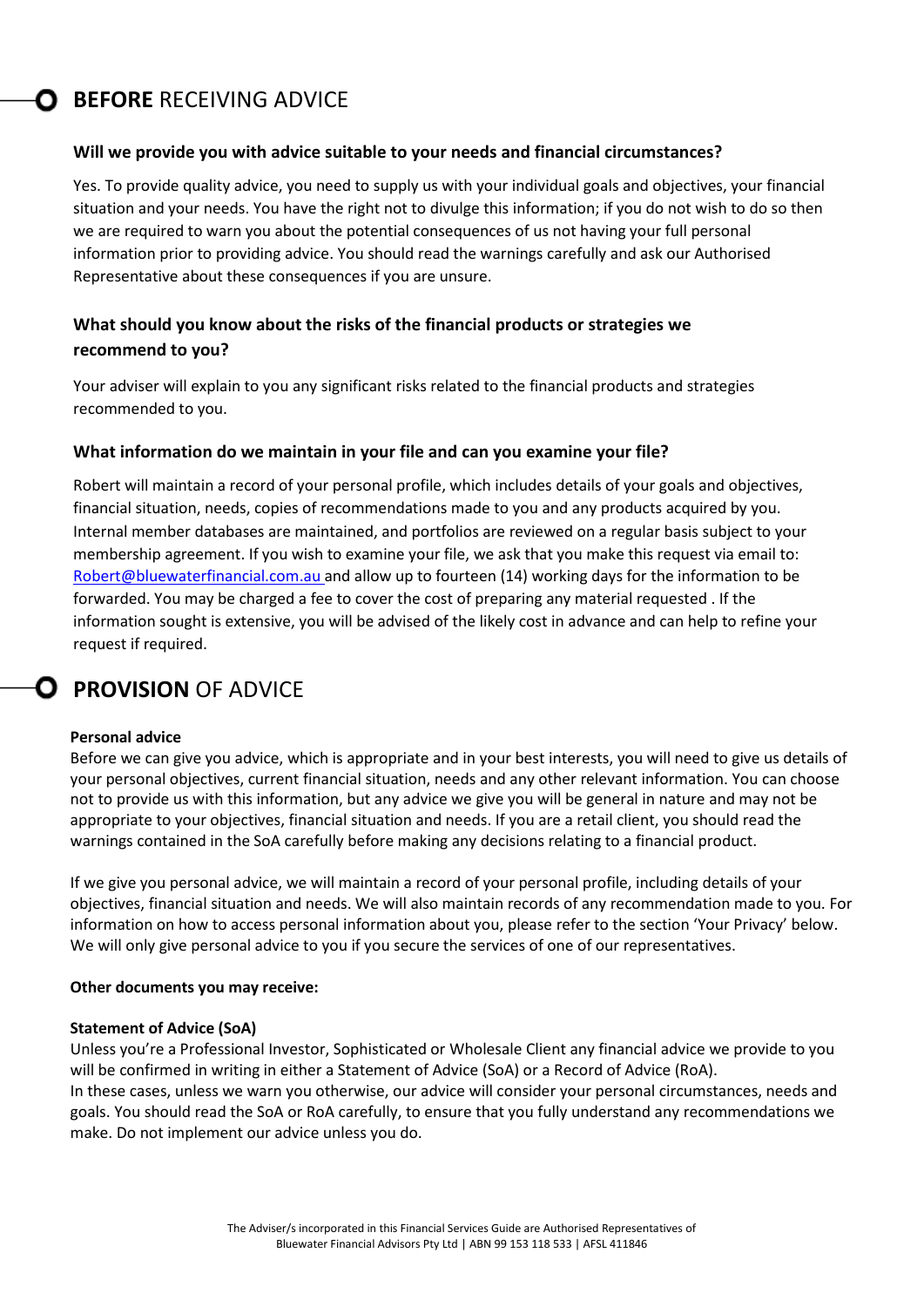### **When will you receive a Compliance Documents / Statement of Advice (SoA)?**

The information will be recorded in a Client Information Questionnaire by your Adviser and you will be asked to sign that Document, so you are sure it accurately reflects what was discussed.

Initially, your advice will be documented in a SoA, which will detail and consider your current financial situation and requirements.

The SoA provided will outline:

- What the advice covers (the scope).
- Details of why you are seeking advice (i.e. your goals and any specific requirements).
- Your personal circumstances (financial, health and anything else relevant to the advice).
- The advice itself and any recommendation being made (strategic and/or financial products) plus the advantages, disadvantages and any risks involved.
- Any payments to us (fees, commissions or other benefits) and how that is determined.
- Any associations we have that may influence the advice provided to you.

If you receive advice in the future, your Adviser will provide you with a subsequent SoA or a Record of Advice (RoA) (depending on the complexity of the advice). We are required by law to keep copies of any RoA or SoA for a minimum of seven years.

When your adviser makes a recommendation to acquire a financial product, you must also be provided with a **Product Disclosure Statement** from the issuing product provider, which gives full details of the recommended product to assist in making an informed decision to acquire that product. You should receive and review the PDS (or other offer document) provided by us before you make an investment decision about our products, or a produce we recommend.

You should read the information and warnings contained in the SoA or other advice documents carefully before making any decision relating to a financial product or advice.

### **Can you tell us how you wish to instruct us to buy or sell your financial products?**

Yes. You may specify how you would like to give us instructions, for example by telephone, email, or other means or specify how the instructions are to be given.

### **How will you pay for the services provided?**

Your adviser may charge you a fee for providing Advice and/or Financial Services. The amount and how you choose to pay for the it may vary based on whether it is a fixed fee, commission, or combination of those. All fees and commissions are inclusive of GST and the fees could be greater than those disclosed below in complex cases. In these instances, we will inform you of the exact fee payable promptly in writing.

### **How Does Robert Stanoff Get Paid:**

Robert pays a fixed fee to Bluewater Financial Advisors Pty Ltd, Bluewater Financial Advisors Pty Ltd consequently pass 100% of the gross revenue generated via advice fees and commissions to Robert. Any fees, charges or commissions payable to BFA will be disclosed in advice documents provided to you.

### **Advice preparation:**

The advice preparation fee will depend upon the complexity of the advice being provided; the minimum fee charged is \$550.00 while the maximum fee is \$9900.00.

### **Ongoing fee for advice:**

If you elect to pay a fee for the ongoing review of your financial planning strategy, the fee is based upon which package you are recommended, and the complexity of ongoing advice and the services provided. The minimum ongoing fee is a minimum of \$550.00 p.a - . The maximum fee may be up to 1.1% of your assets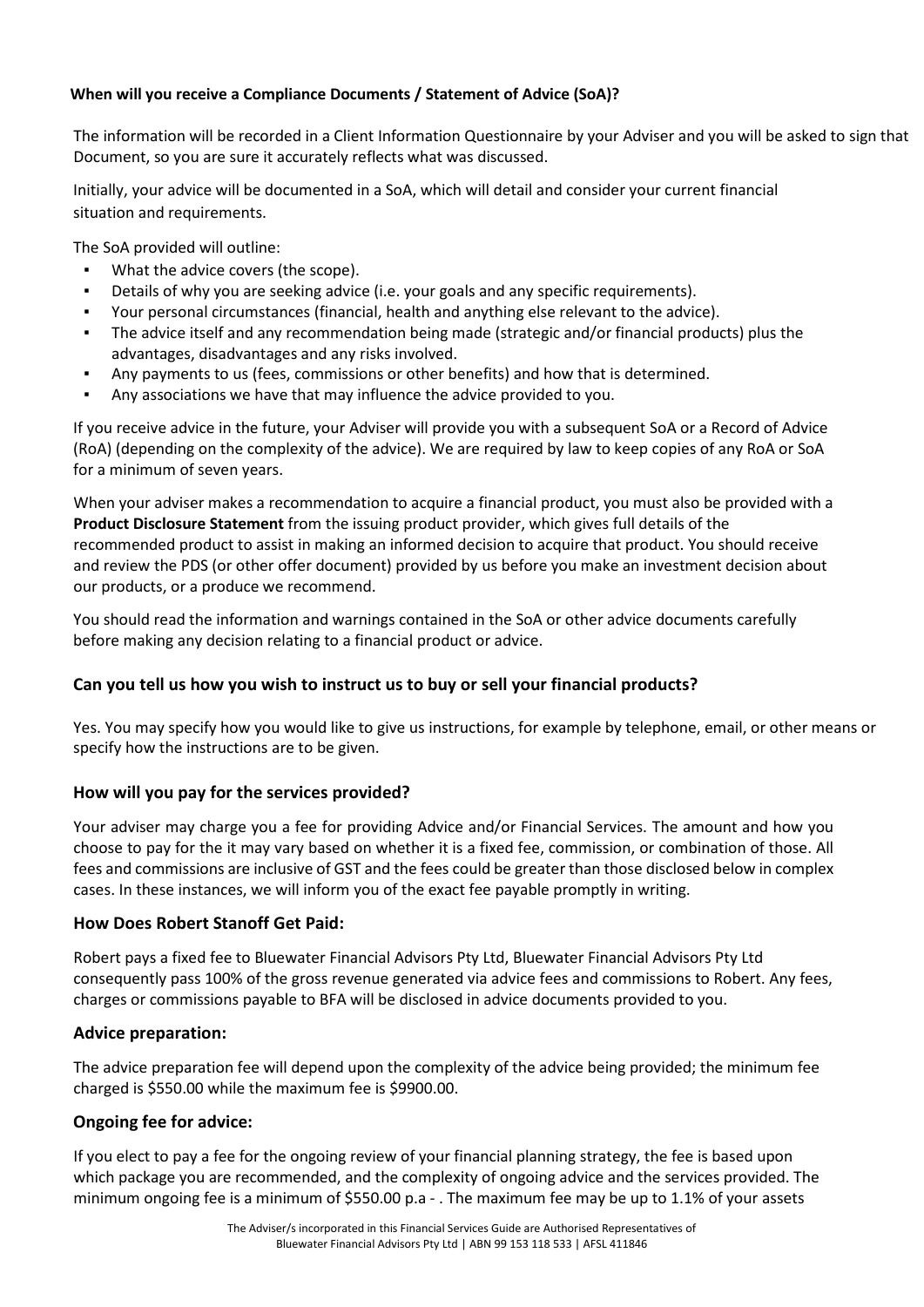#### capped at \$4400.00

Your Adviser will provide you with a Fee Disclosure Statement (FDS) each year if you have an ongoing fee arrangement with us. It will outline the fees you paid, and the services received and the services you were entitled to receive in the preceding 12 months. You should let your Adviser know within 60 days of receiving the FDS if you want to continue that arrangement. If you elect to end the arrangement, we have an obligation to stop all ongoing fees and commission.

#### **Adhoc advice:**

Where you do not wish to participate in an ongoing service fee arrangement but require ongoing advice on a fee for service basis, an hourly fee of \$330 may apply.

#### **Insurance products:**

▪ 60% of the premium in the first year of the policy with a maximum trailing commission of 20%.

If the policy lapses in the first year 100% commission is clawed back, and 60% clawed back in the second year. Your adviser will charge you a fee equivalent to the value of the clawback in the event your policy lapses and they are not paid for their services. Any fees, charges or commissions are payable to BFA and will be disclosed in the advice documents provided to you.

#### **Other payments we may receive**

We will provide you with details of all fees, commissions or other benefits we may receive when we provide advice to you. If we cannot provide this accurately, we will provide worked-dollar examples.

### **Referral Fees and Commissions**

We do not accept referral fees or commissions from external parties. We disclose the referral arrangements to you whenever we refer you to an external party.

# **CONFLICTS** OF INTEREST

### **Do we have any association or relationship with a Financial Product Provider?**

I am the Managing Director of Bluewater Financial Advisers Pty Ltd. The advice will be provided by Bluewater Tax & Advisory a Corporate Authorised Representative of Bluewater Financial Advisers Pty Ltd.

# **ADDITIONAL BENEFITS AND INCENTIVES**

Robert does not accept nor receive any additional benefits from product providers.

# **O** STATEMENT OF BLUEWATER PRIVACY POLICY

Bluewater is committed to ensuring the confidentiality and security of the information provided by you to us. We support and embrace the National Privacy Principles set out in the Privacy Amendment (Private Sector) Act 2000 and the protection afforded by this act for the security of private information held on ordinary Australians.

You may be requested to provide us with information about your personal circumstances and anything else relevant to enable us to provide appropriate advice to you. AUSTRAC requirements mean that your Adviser will need to confirm your identity by sighting and verifying documents such as your Passport and Driver License.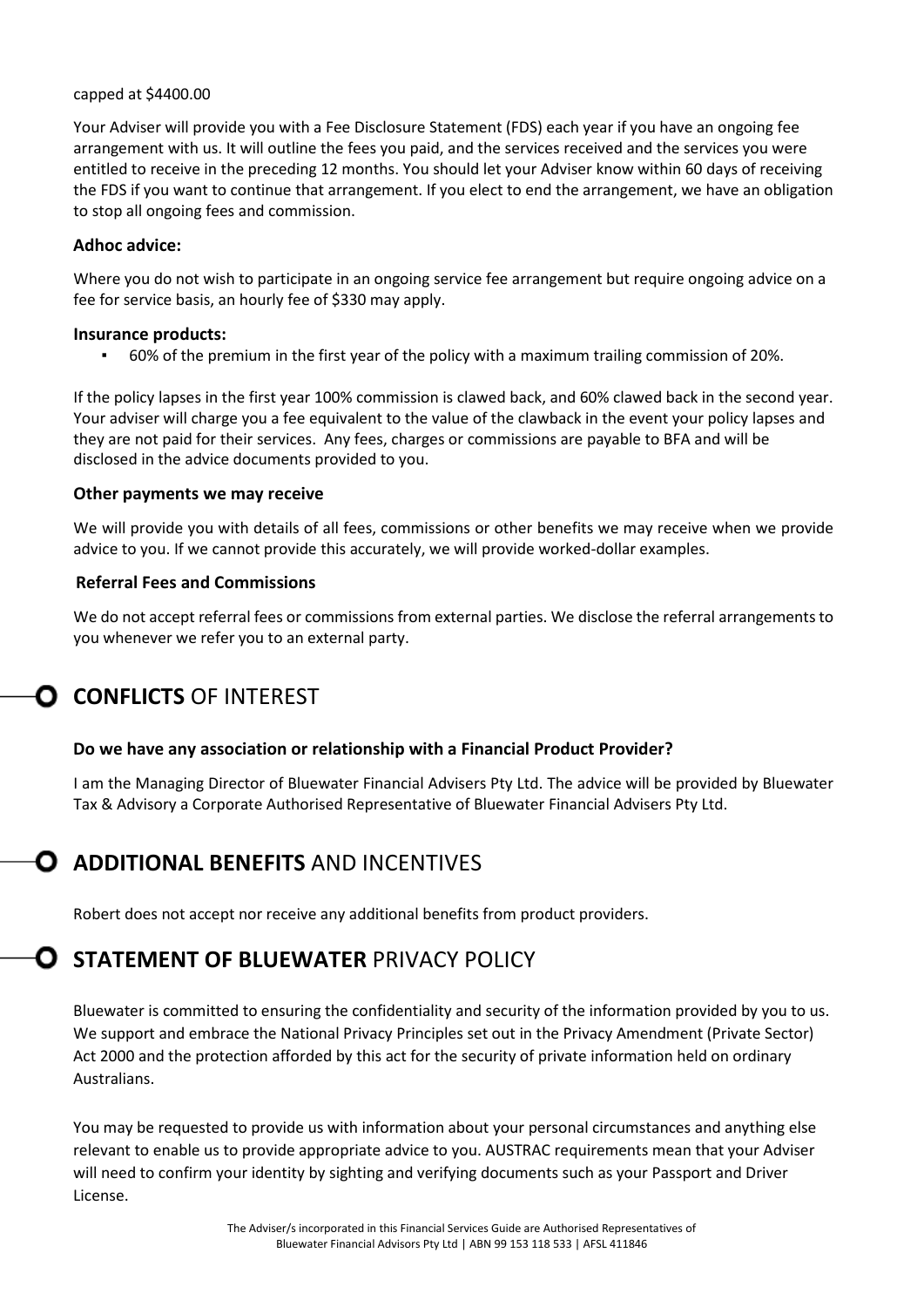We will also collect information from you to meet our oligations under the Anti-Money Laundering and Counter-Terrorism Financing Act. We will generally collect this information directly from you however, in some cases we will seek your authority to collect if from other parties such as your accountant or your superannuation fund. If you do not provide us with all the information that we request, we may not be able to provide our services to you.

All personal information we gather from you, as well as any advice provided to you is maintained in a file. We only keep your Tax File Number and sensitive personal information if we have your written permission. If you would like to examine your personal information, please let your Adviser know.

We will hold and use your personal information so that we can continue to provide our services to you. We will only disclose your personal information to external parties where: The law requires us to do so, you consent for us to do so, consider whether there are other parties where there may not be consent. If you have any complaints about how we handle your private information, please contact Robert Stanoff by phone on 1300 799 101 or email Robert@bluewaterfinancial.com.au. We take your privacy seriously and will address your concerns through our complaints handling process. A full copy of our Privacy Policy is available on our website www.Bluewaterfinancial.com.au

If you believe you do not receive a satisfactory resolution to your concern, you may contact the Office of the Federal Privacy Commission. The web site of the o[ffice of the Federal Privacy Commissioner is](http://www.privacy.gov.au/) [www.privacy.gov.au](http://www.privacy.gov.au/)

# **COMPLAINTS**

### **Who can you contact if you have a complaint about the provision of the financial services to you?**

We endeavor to provide you with the best advice and services – always. If you are not satisfied with our services, we encourage you to contact us at our office or put in writing via email to compiance@bluewaterfinancial.com.au and tell us about your complaint.

#### **How we handle complaints**

We are committed to providing you with quality advice. If you are unhappy with our services, we would like you to tell us about it and let us know how you think we can fix it.

If you have a complaint about the service provided to you, you should:

- Contact your adviser
- Contact Bluewater Financial Advisors at the office on 1300 799 101

Alternatively, if you prefer to submit a written complaint, please do so to: